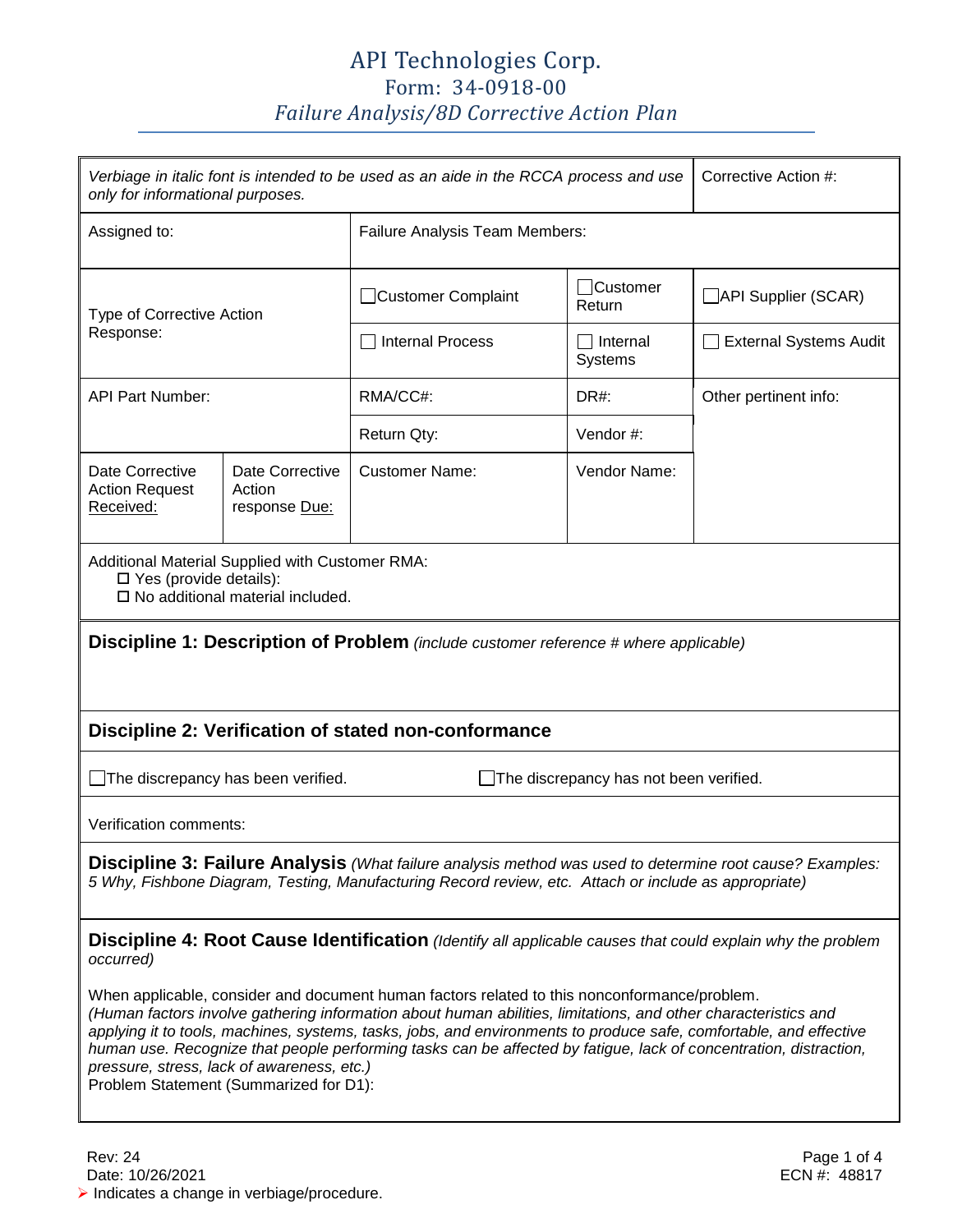- 1. Why did this non-conformance/problem occur?
- 2. Why did (1) happen?
- 3. Why did (2) described above happen?
- 4. Why did (3) described above happen?
- 5. Why did (4) described above happen?

Based on 1-5; what is the root cause(s) of the non-conformance/problem?

**Discipline 5: Disposition of Material** □ Customer □ API Supplier □ API internal □ Not applicable Comments:

| <b>Returned Material</b>                                                                        |                                               |      |                                                                                 | <b>Stock</b>                           |      |                                                                                 | <b>WIP</b>                             |      |
|-------------------------------------------------------------------------------------------------|-----------------------------------------------|------|---------------------------------------------------------------------------------|----------------------------------------|------|---------------------------------------------------------------------------------|----------------------------------------|------|
| Total qty returned:                                                                             |                                               | Date | Total qty in Stock:                                                             |                                        | Date | Total qty in WIP:                                                               |                                        | Date |
| Scrap<br>Sort<br>Re-Build<br>Return "as is"<br>Re-Stock<br>Rework<br>Rework at<br>Customer cost | Qty<br>Qty<br>Qty<br>Qty<br>Qtv<br>Qty<br>Qty |      | Scrap<br>Sort<br>Re-Build<br>Acceptable<br>Rework<br>Rework at<br>Customer cost | Qty<br>Qty<br>Qty<br>Qty<br>Qty<br>Qty |      | Scrap<br>Sort<br>Re-Build<br>Acceptable<br>Rework<br>Rework at<br>Customer cost | Qty<br>Qty<br>Qty<br>Qty<br>Qty<br>Qty |      |

**Discipline 6: Containment Plan** *(Define and implement containment actions to isolate the problem until permanent actions are in place; What, Who, When)*

**Discipline 7: Preventive Plan /Long Term Corrective Action to prevent re-occurrence** *( What actions need to take place to prevent re-occurrence; What, Who, When)*

➤

## **Discipline 7a: Implementation, training and follow up**

- 1. Corrective action implementation owner assigned to (name a specific person):
- 2. Corrective action implementation date:
- 3. Is training required? (Yes or No):

If Yes, perform training on affected process or procedures

- a. Training Completion Date:
- b. List Training Content:
- c. List Disciplines (Job Function) Trained:
- 4. For Effectiveness follow up, reference Discipline 8.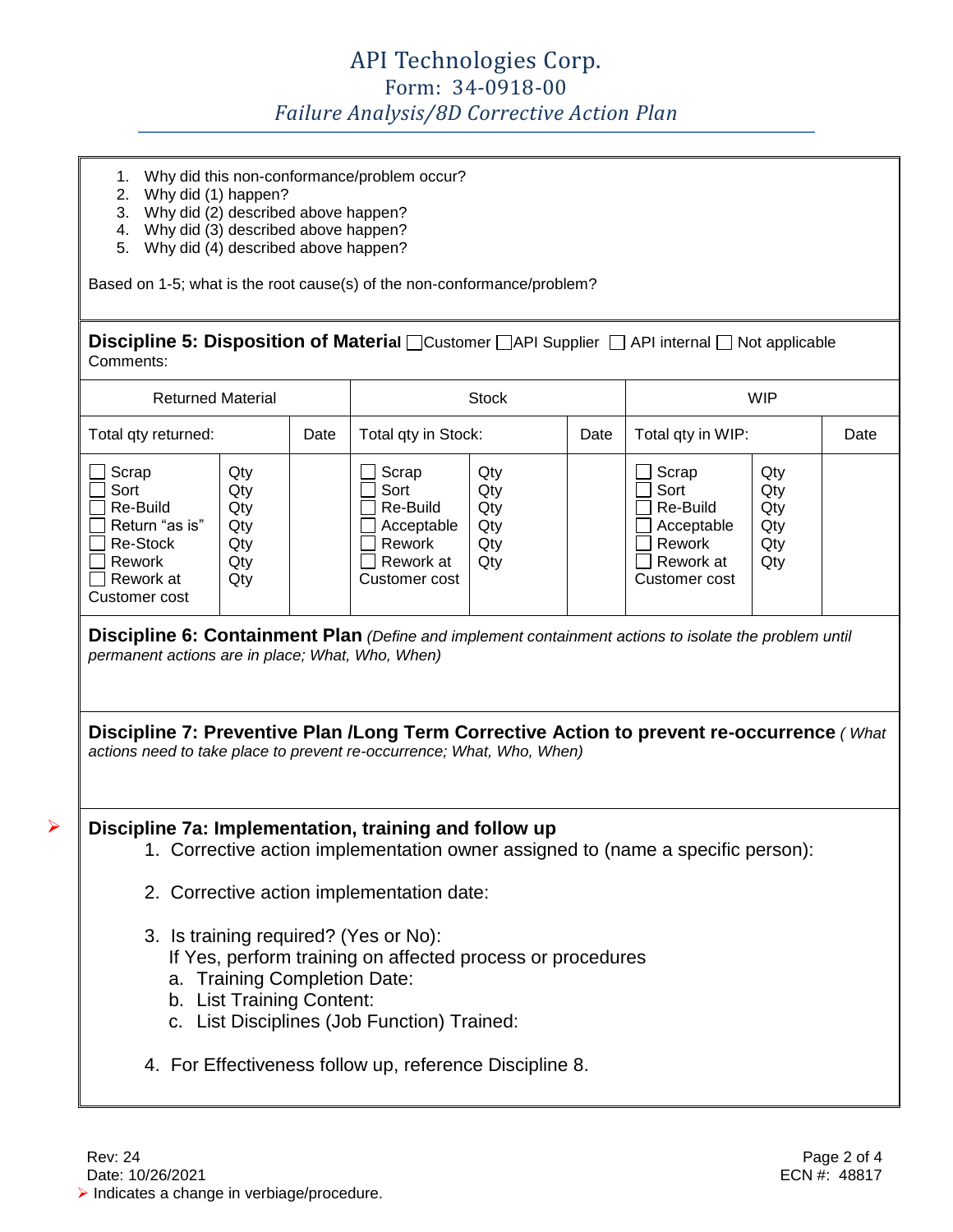## API Technologies Corp. Form: 34-0918-00

*Failure Analysis/8D Corrective Action Plan*

| $\blacktriangleright$ | Is the discrepant product controlled by a Safety Agency, such as TUV, UL, or CSA? $\Box$ Yes<br>Does this discrepancy affect consumer safety? $\Box$ Yes $\Box$ No<br>If both questions are answered yes, then the Divisional manager of Quality must notify the safety agency.<br>Contact date: | l INo                 |
|-----------------------|--------------------------------------------------------------------------------------------------------------------------------------------------------------------------------------------------------------------------------------------------------------------------------------------------|-----------------------|
|                       | <b>Corrective Action Impact:</b> Where applicable, apply corrective actions taken as a result of this response to similar<br>products and processes.                                                                                                                                             |                       |
|                       | $\Box$ Applies $\Box$ Does not apply                                                                                                                                                                                                                                                             |                       |
|                       | List Part Numbers and Values Streams:                                                                                                                                                                                                                                                            |                       |
| $\blacktriangleright$ | For API Use Only:                                                                                                                                                                                                                                                                                |                       |
|                       | Is this CAR related to an internal and external system audit finding: $\Box$ Yes $\Box$ No                                                                                                                                                                                                       |                       |
|                       | If yes, then share this RCCA with other API sites by placing it in the API Quality SharePoint site.                                                                                                                                                                                              |                       |
|                       | Comments:                                                                                                                                                                                                                                                                                        |                       |
| $\blacktriangleright$ | Change Notice # (where applicable):                                                                                                                                                                                                                                                              | CAR effectivity date: |
|                       | Analysis performed by:                                                                                                                                                                                                                                                                           | Date complete:        |
|                       | Approval/Signature:                                                                                                                                                                                                                                                                              | Approval date:        |
|                       | Mgr of Quality approval/Signature:                                                                                                                                                                                                                                                               | Approval date:        |